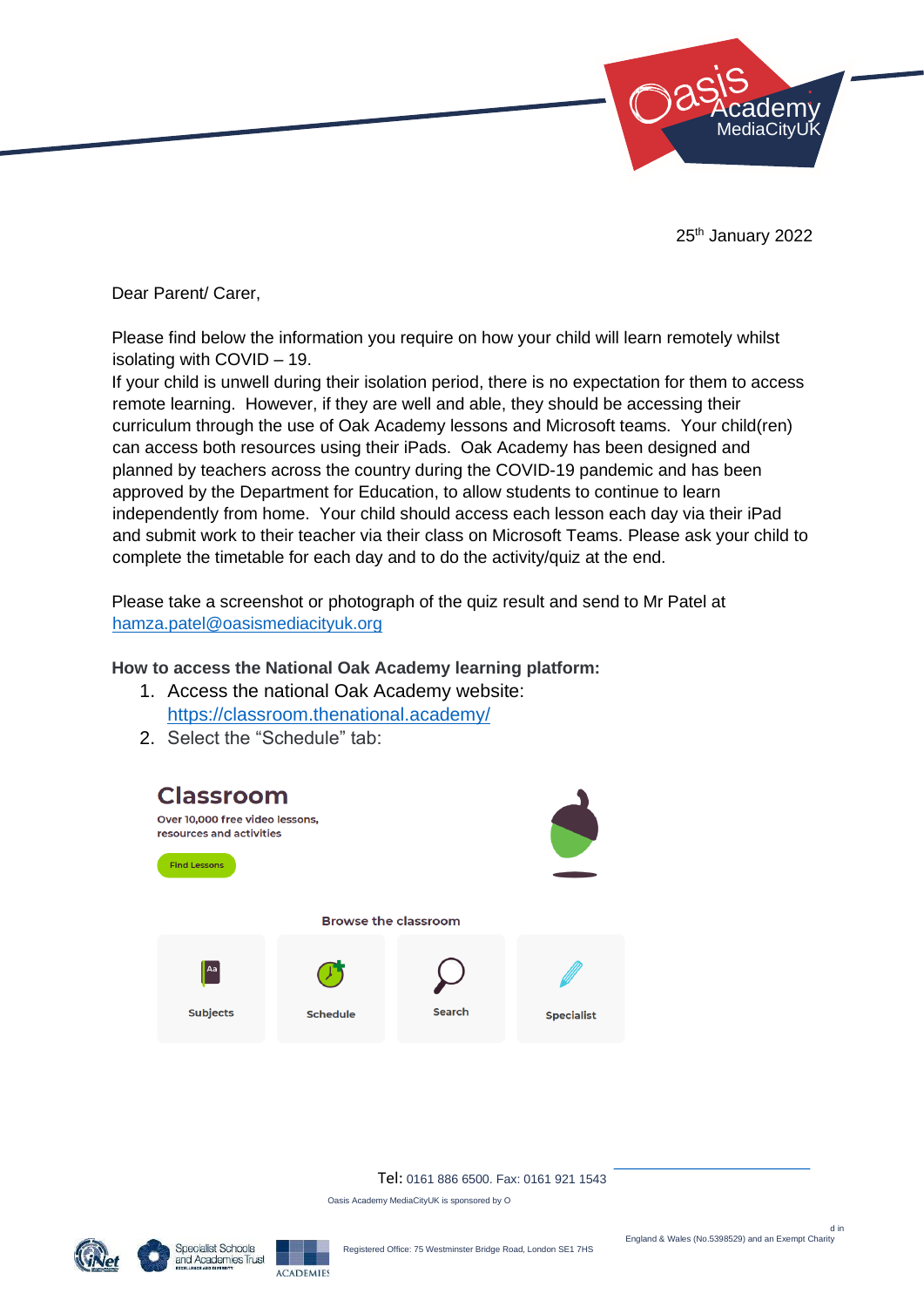

3. Select the relevant year group:

| <b>EYFS</b><br><b>Reception</b> |                                   |        |                  |                   |                    |
|---------------------------------|-----------------------------------|--------|------------------|-------------------|--------------------|
| <b>Primary</b>                  |                                   |        | <b>Secondary</b> |                   |                    |
| Year 1                          | Year <sub>2</sub>                 | Year 3 | Year 7           | Year <sub>8</sub> | Year 9             |
| Year 4                          | Year 5                            | Year 6 | Year 10          | Year 11           |                    |
| OAK                             | <b>NATIONAL</b><br><b>ACADEMY</b> |        |                  | <b>Home Site</b>  | <b>Teacher Hub</b> |

4. Each day, there will be a full timetable of lessons for the students to access: For example:



## Principal - Paul McEvoy

King William Street, Salford Quays, M50 2UQ

Tel: 0161 886 6500. Fax: 0161 921 1543. www.oasisacademymediacityuk.org

Oasis Academy MediaCityUK is sponsored by Oasis Community Learning www.oasiscommunitylearning.org – part of Oasis UK.

Oasis Community Learning is a Company Limited by Guarantee registered in England & Wales (No.5398529) and an Exempt Charity



**Specialist Schools** and Academies Trust

**ACADEMIES** 

Registered Office: 75 Westminster Bridge Road, London SE1 7HS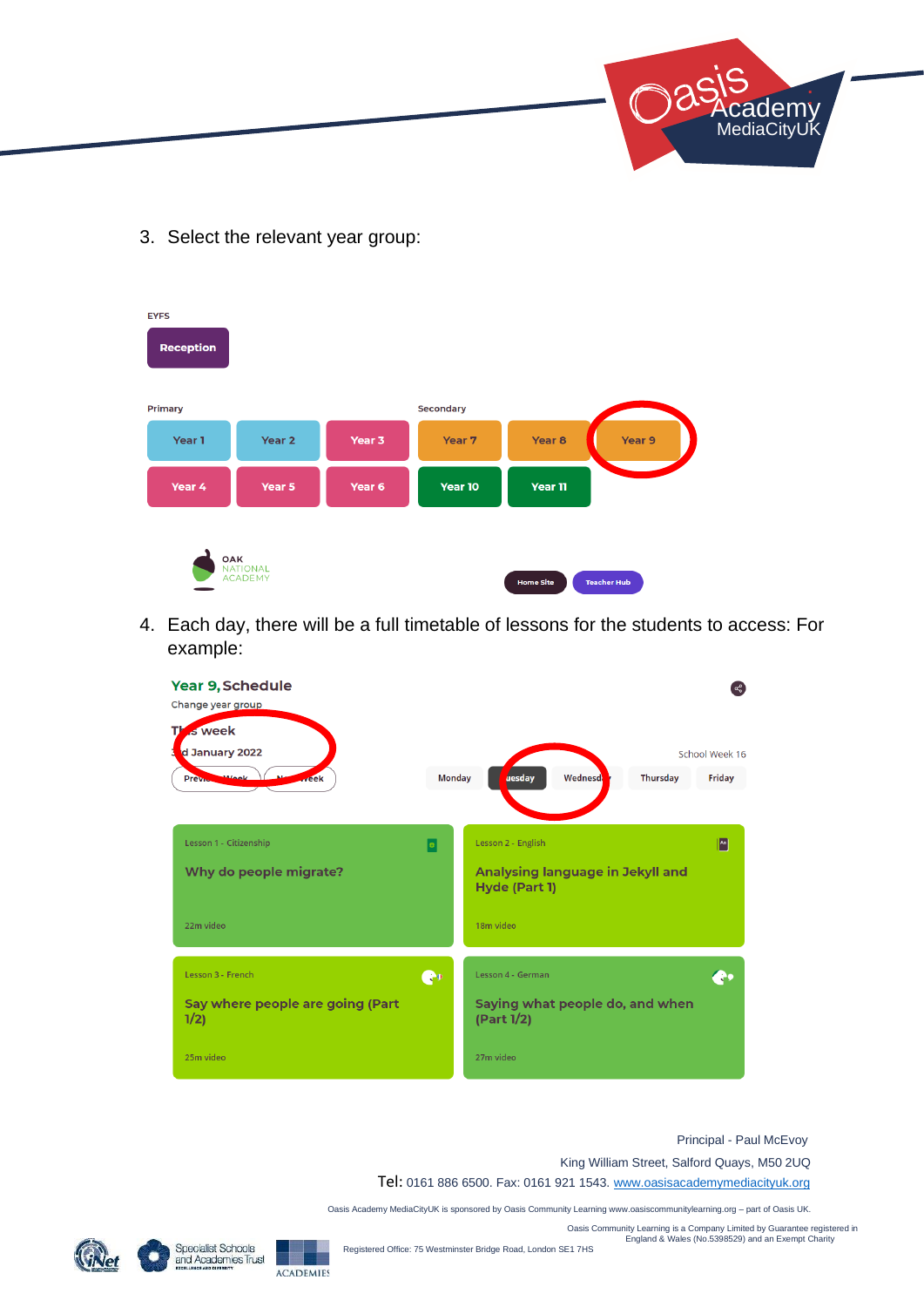

\*Students should complete the lessons that are relevant to them. For example, (as seen above), there is a German lesson on Tuesday 4<sup>th</sup> January for Year 9. Our students do not learn German and therefore we would not expect students to complete this lesson. However, we would want them to complete the English, French, Maths and Science lessons for that day

## **How will teachers monitor your child's learning:**

At the end of each Oak Academy lesson, there is a quiz which your child should complete. Once they have their score they should share their scores to their Microsoft team for that class. Your child's teachers will monitor how your child is progressing and will support them on their return with any misconceptions



Should you or your child wish to have access to additional learning to the Oak National Academy lessons, this can be done by:

• Microsoft Teams: All lessons will be uploaded to Microsoft teams. Should your child wish to access the specific lessons being delivered in class, the resources will be available for them in their team. For example:



- Satchel One: Our online homework app. Subject specific homework is set here
- Knowledge Organisers: <https://www.oasisacademymediacityuk.org/curriculum/homework>

Principal - Paul McEvoy

King William Street, Salford Quays, M50 2UQ

Tel: 0161 886 6500. Fax: 0161 921 1543. www.oasisacademymediacityuk.org

Oasis Academy MediaCityUK is sponsored by Oasis Community Learning www.oasiscommunitylearning.org – part of Oasis UK.

Oasis Community Learning is a Company Limited by Guarantee registered in England & Wales (No.5398529) and an Exempt Charity



**ACADEMIES**